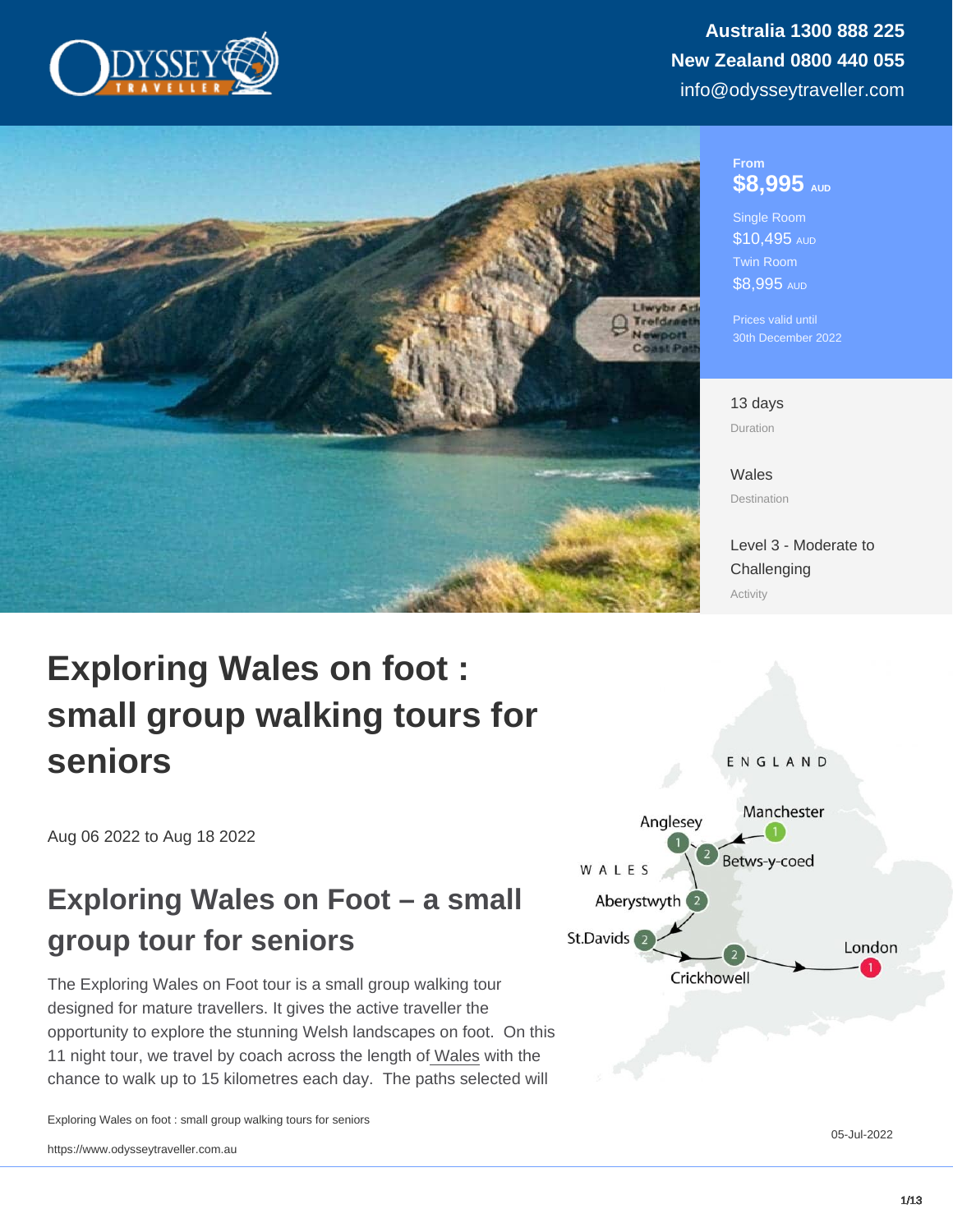take you through some of the most spectacular scenery in the country including the [Brecon Beacons](https://www.odysseytraveller.com/articles/brecon-beacons-england/) where we base ourselves in [Crickhowell.](https://www.odysseytraveller.com/articles/crickhowell-wales/) Our tour takes us from [Betwys-y-Coed](https://www.odysseytraveller.com/articles/betws-y-coed-wales-guide-for-escorted-small-group-tour/) in the north to [St. Davids](https://www.odysseytraveller.com/articles/st-davids-wales-guide-for-senior-travellers-small-group-tour/) in the south. We will travel though rolling hills, rocky mountain passes and along the magical coastline.

We will visit several Welsh national parks, castles, cities, towns, and villages:

- [Manchester city](https://www.odysseytraveller.com/articles/manchesters-early-history/), northwestern England, is the nucleus of the largest metropolitain area in the north of England. It was at the forefront of the Industrial Revolution in the 19<sup>th</sup> century, expanding rapidly from a market town to be the first industrialised city in the world due to a boom in textile manufacturing. Despite a process of deindustrialisation following the Second World War and a resulting decline in vitality and influence, it still remains a notable city today for its architecture, culture, musical exports, scientific and engineering output, sports clubs, and transport connections.
- [Betwys](https://www.odysseytraveller.com/articles/betws-y-coed-wales-guide-for-escorted-small-group-tour/)-y-Coed is a village in the Conwy Valley on the verge of the Gwydyr Forest in North Wales. Lying in the heart of Snowdonia National Park at the intersection of four gushing river, it is North Wales' most popular inland resort and accommodation provider. It has been attracting visitors for centuries to experience its scenic beauty and partake in numerous outdoor activities.
- Penrhyn Bay is a small town on the northern coast of Wales to the east of the Little Orme between Llandudno and Rhos-on-Sea. Penrhyn Bay beach is a quite sandy and pebbly beach mostly used by locals. It is perfect for enjoying the sea air, beautiful views, and a seaside stroll. Located on the North Wales Path, coastal walks lead to nearby Colwyn Bay or Ormes Bay.
- Llandudno Bay is a two mile curving sand, shingle and rock beach between the headlands of the Great Orme and the Little Orme, located on the North Wales Path. For most of the length of Llandudno's North Shore is an elegant wide curving Victorian promenade with many hotels. Wales' longest pier is also located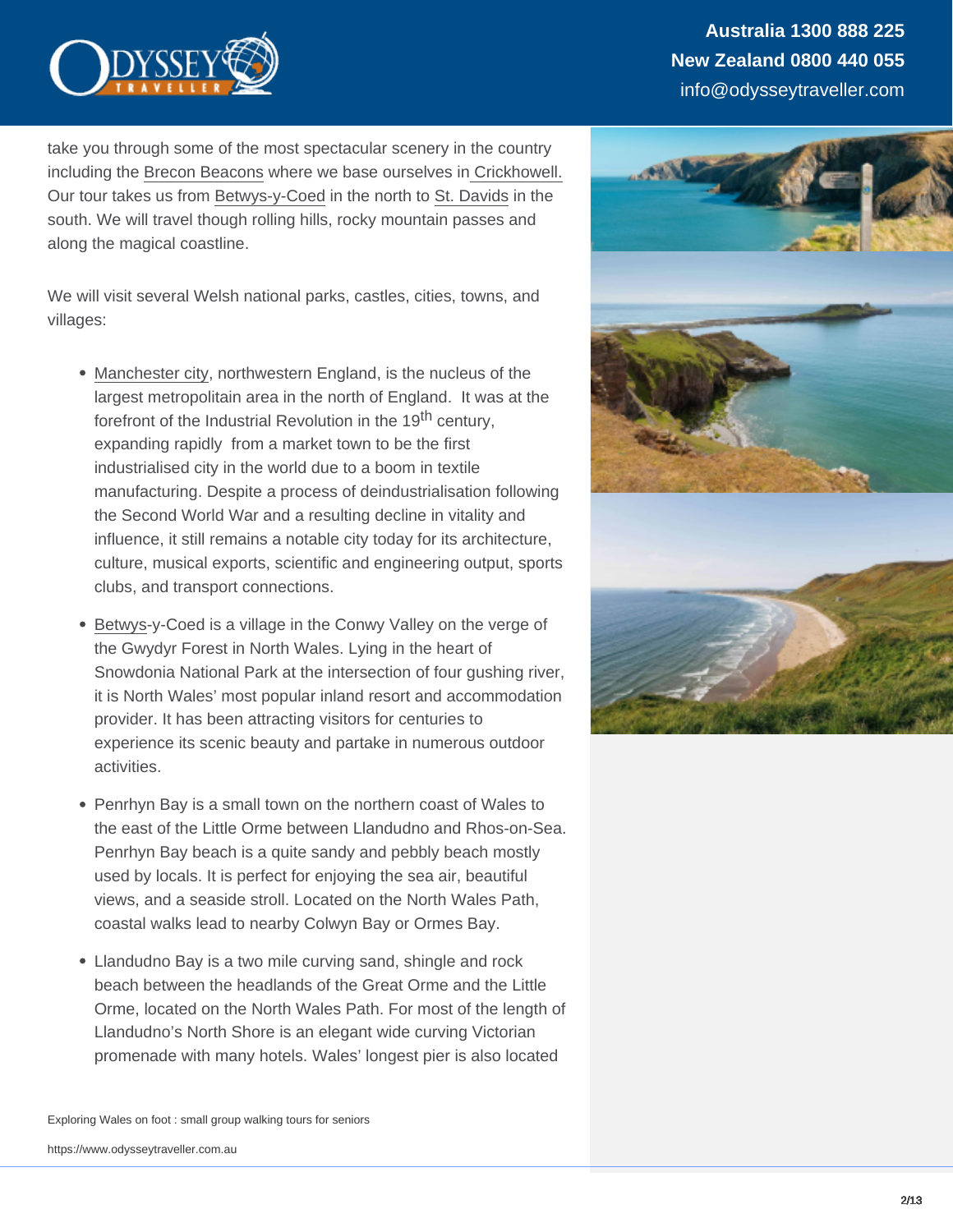on the North Shore and includes a bar, a cafe, amusement arcades, fairground rides, shops and kiosks.

- [The Great Orme's Head](https://www.odysseytraveller.com/articles/great-ormes-head-wales-guide-for-escorted-small-group-tour/) is a prominent limestone headland on the coast in North Wales, north-west of the seaside resort town Llandudno. The Head is 3km long and 2km wide, rising to 207m at the summit, and is bounded by precipitous cliffs to the north and west. Attractions include its massive Bronze Age copper mine, rich flora and fauna, stunning views from the summit, historic Orme tramway and Llandudno cable-car, and outdoor activities.
- [Conwy](https://www.odysseytraveller.com/articles/conwy-wales-guide-for-escorted-small-group-tours/) is a walled town and community in Conwy County Borough on the north coast of Wales situated on the west bank of the River Conwy's estuary. Historic sites throughout the town tell of its past from the site of the  $12<sup>th</sup>$  century Welsh Aberconwy Abbey, to a key English fortification and strategic and commercial centre. The UNESCO World Heritage listed Conwy Castle especially is a exceptional medieval masterpiece rich in history.
- [Caernarfon Castle](https://www.odysseytraveller.com/articles/caernarfon-castle-wales/) is a medieval fortress in Caernarfon, Gwynedd, north-west Wales. It was built on the shoreline at the southern end of the Menai Strait between north Wales and Anglesey in 1283 by King Edward I following the English conquest of Wales – and acted as the administrative centre of north Wales. Today the gigantic castle and its polygonal towers, eagle statues and multi-coloured masonry is recognized around the world as one of the greatest buildings of the Middle Ages.
- [Aberystwyth](https://www.odysseytraveller.com/articles/aberystwyth-wales-guide-for-escorted-small-group-tours/) is a small ancient market town and stunning seaside  $\bullet$ resort in Ceredigion on the west coast of Wales. Established as a castle town in the Middle Ages, the town has developed over the centuries first into a major port, then a Welsh centre of culture and education famous for its Edwardian architecture and scenic coastal railway. Today it is a popular sea-side holiday destination attracting tourists to relax within its picturesque scenery and at its numerous hotels, cafes, restaurants, bars and pubs.
- [The Brecon Beacons](https://www.odysseytraveller.com/articles/brecon-beacons-england/) are a mountain range running through  $\bullet$ South Wales, including the two highest peaks in the region, Pen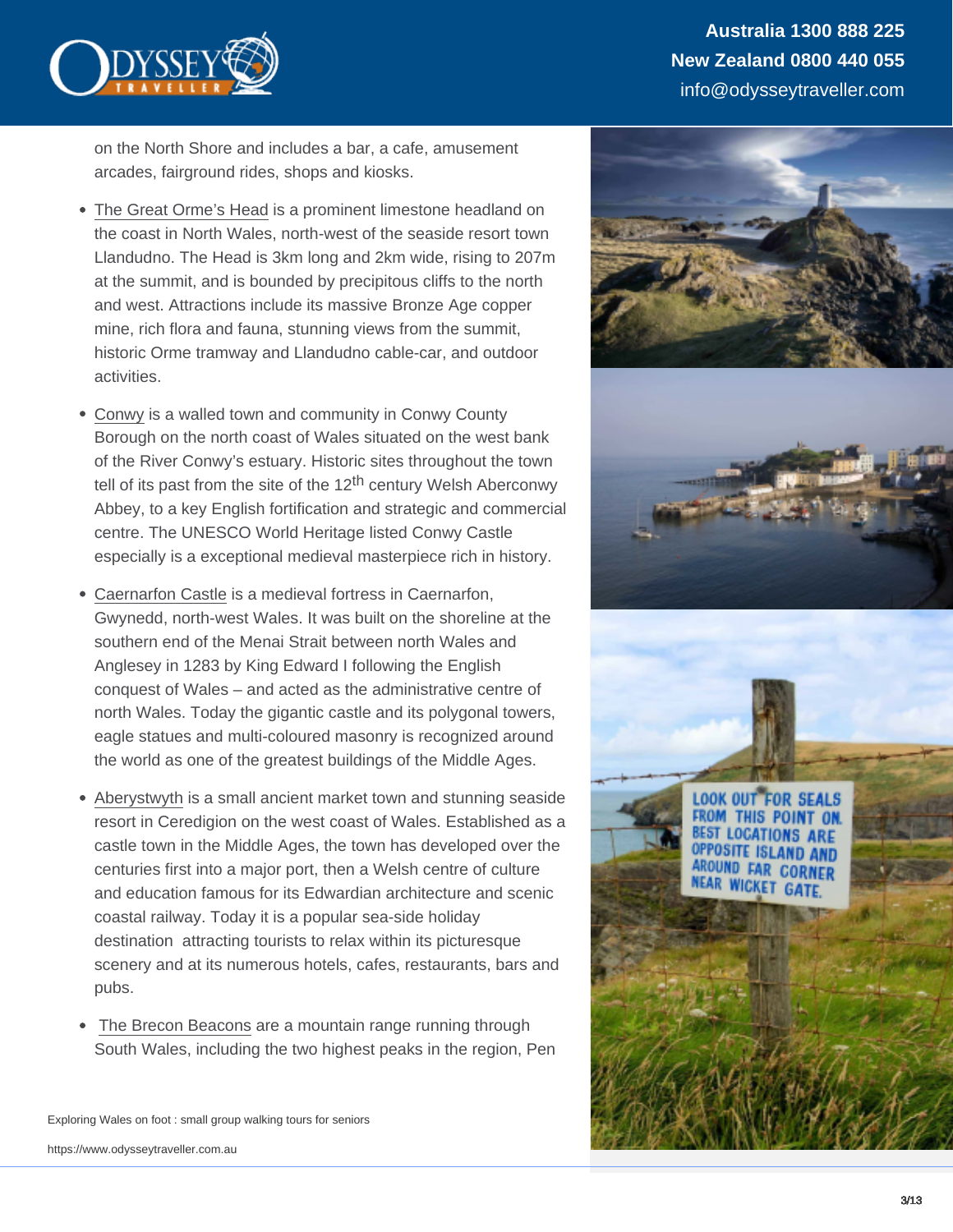y Fan and Corn Du. Pen y Fan ("the top peak") has an elevation of 886 metres, and the walk up features a sandstone footpath. Corn Du is the second highest peak in South Wales at 873 metres. Both summits are quite similar—flat and anvilshaped—and both marked by a Bronze Age cairn. The burial cairns dotting Brecon Beacons speak to the legacy of the prehistoric Neolithic and Bronze Age settlements that once thrived in this area.

- [St. Davids](https://www.odysseytraveller.com/articles/st-davids-wales-guide-for-senior-travellers-small-group-tour/) is a historic city located within the stunning Pembrokeshire Coast National Park near the tip of St Davids Peninsula, the most westerly point in Wales. The smallest city in Great Britain, consisting of four streets that meet in the ancient marketplace Cross Square, it has more of a charming feel like that of a large village. Yet despite its small space, as the birthplace of St David, the patron saint of Wales, the city holds a vast amount of history waiting to be explored.
- [Castell Coch](https://www.odysseytraveller.com/articles/castell-coch-wales-guide-for-escorted-small-group-tours/) (Welsh for 'Red Castle') is a 19th-century gothic  $\bullet$ revival castle built above the village of Tongwynlais in South Wales, just outside of Cardiff. The current castle is built upon the ruins of a stone fortification most likely built by Gilbert de Clare in the mid-13<sup>th</sup> century to defend his freshly annexed Welsh lands. Designed in the 19<sup>th</sup> century by the architect William Burges, the stunning fairy tale castle is a romantic reconstruction of an imaginary medieval world with conical towers over a fanciful drawbridge, and an elaborately decorated interior.
- [Cardiff](https://www.odysseytraveller.com/articles/cardiff-wales-guide-for-senior-travellers-small-group-tour/) is the capital of Wales, surrounded by beautiful scenery at  $\bullet$ its location on the Bristol Channel at the mouth of the River Taff. From its historical humble beginnings as a Roman fort and small town throughout the middle ages, the city has developed significantly over the last 200 years playing a key role in Welsh history as an industrial center. Today modern Cardiff continues to serves as the country's center of commerce and the prime hub of cultural, political and media institutions.

Exploring Wales on foot : small group walking tours for seniors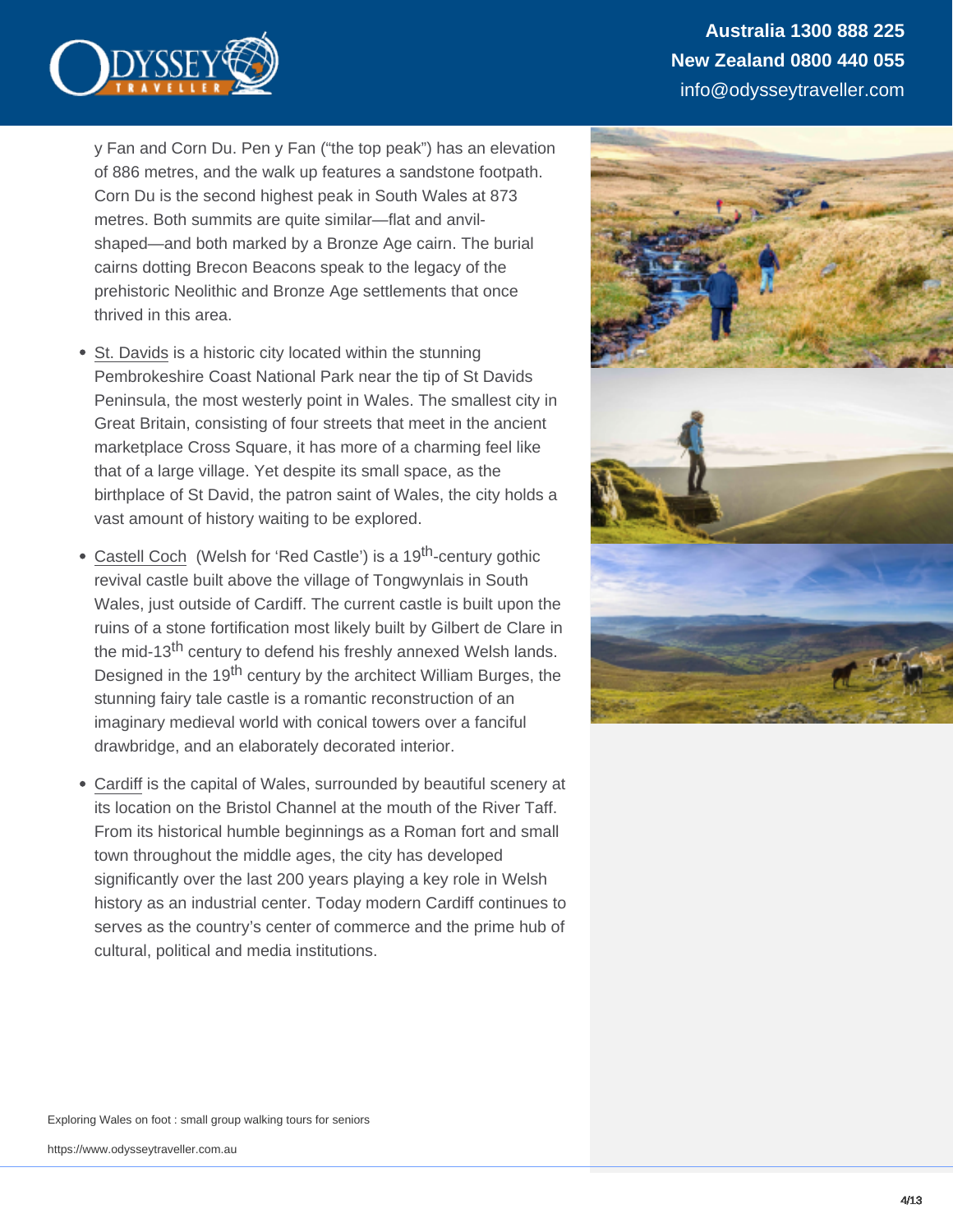Australia 1300 888 225 New Zealand 0800 440 055 info@odysseytraveller.com

### Highlights of this small group walking tour in Wales

The tour, Exploring Wales on Foot, encompasses a range of natural and cultural wonders to see and explore. Throughout the experience, we will be listening to stories of local history and culture from local guides with the chance to explore some of the hidden gems of Wales. We walk to see the limestone and dolomite cliffs at [Great Orme's Head](https://www.odysseytraveller.com/articles/great-ormes-head-wales-guide-for-escorted-small-group-tour/) and visit the walled town of [Conwy](https://www.odysseytraveller.com/articles/conwy-wales-guide-for-escorted-small-group-tours/) (where you can see 'The Smallest House in Great Britain'). Along the way, we'll see numerous castles, including Castell Dolbadarn and [Castell Coch](https://www.odysseytraveller.com/articles/castell-coch-wales-guide-for-escorted-small-group-tours/). There is also the opportunity to enter Carreg Cennen castle, magnificently perched on a limestone outcrop. During this small group walking tour our guides share lessons about the history, landscapes and people of Wales. Our departure point is in [Manchester a](https://www.odysseytraveller.com/articles/manchesters-early-history/)nd from there we travel to the small town of Penrhyn Bay of the northern coast of Wales. Towards the end of the tour there is the opportunity to explore [Cardiff](https://www.odysseytraveller.com/articles/cardiff-wales-guide-for-senior-travellers-small-group-tour/) with a guided day tour before finishing up in [London](https://www.odysseytraveller.com/articles/ten-things-i-never-knew-about-london/). Here you are welcome to end your tour by exploring the sites of the city, such as Big Ben and St. Paul's Cathedral.

This is a holiday program suited to a senior couple or solo travellers who enjoy a good walk, and only one of the many [walking tours](https://www.odysseytraveller.com/tour-category/hiking-walking/) Odyssey offers each year. The total number of participants in this tour will be 12 or fewer with the addition of an Odyssey program leader. This trip is paired with Odyssey's [Walking Tour of Ireland & the Lake district.](https://www.odysseytraveller.com/tours-small-groups/ireland-and-lake-district-walking-small-group-tour/) You can also learn more about [Britain](https://www.odysseytraveller.com/destinations/british-isles/) and [Wales](https://www.odysseytraveller.com/destinations/british-isles/wales/) and see all other departures on the country profile page.

For more details on this tour, click the 'Top 5' or 'Itinerary' buttons above! If you're keen to experience this tour, [please call](https://www.odysseytraveller.com/contact-us/) or [send an](mailto:info@odysseytravel.com.au) [email.](mailto:info@odysseytravel.com.au) Or, to book, simply fill in the form on the right hand side of this page.

Exploring Wales on foot : small group walking tours for seniors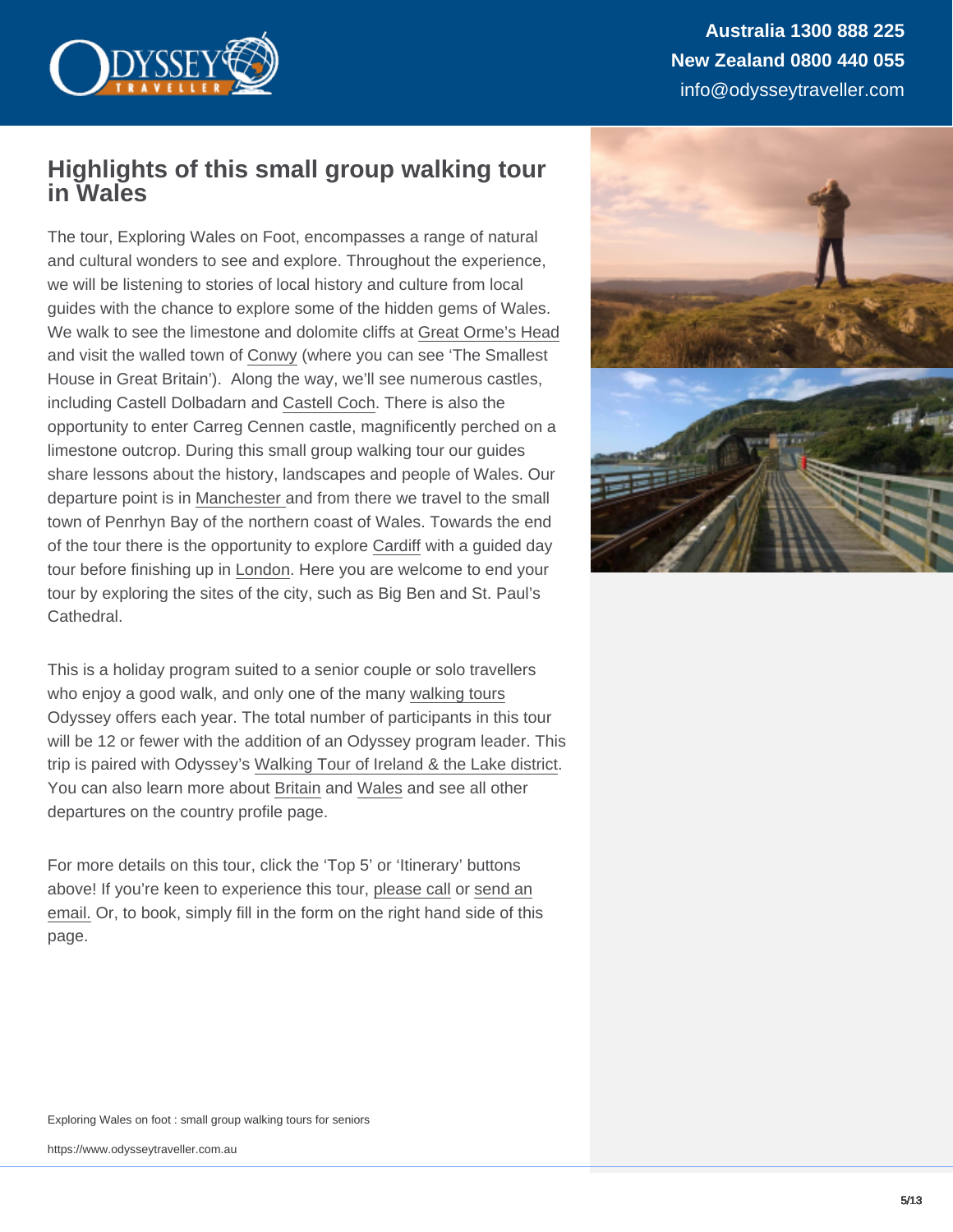## Articles helping to prepare senior travellers for a walking tour

To help you prepare for any walking program these articles by Odyssey or carefully selected external sources are intended to help you prepare for your holiday:

- [Selecting walking shoes for women](https://www.odysseytraveller.com/articles/womens-walking-shoes/)
- [footwear and walking shoes](https://www.odysseytraveller.com/articles/travellers-footwear-clothing-tips/)
- [what to pack when travelling](https://www.odysseytraveller.com/articles/mature-travelers-packing-advice-for-small-group-escorted-learning-tours/)
- [maintaining muscle fitness in senior and mature age travellers](https://www.odysseytraveller.com/articles/tips-to-counter-age-related-muscle-loss/)
- [selecting socks for walking](https://www.odysseytraveller.com/articles/selecting-shoes-and-socks/)
- [preparing for a walking holiday](https://www.odysseytraveller.com/articles/preparing-walking-holiday-tour-tips-long-walk/)
- [Hiking advice for women](https://www.hiking-for-her.com/hikinghygieneforwomen.html)
- [Aluminium water bottles safe for water?](https://goaskalice.columbia.edu/answered-questions/aluminum-water-bottles-—-safe-lemon-water)
- [Bringing too much luggage and overpacking the day pack.](https://thetrek.co/beginner-mistakes-backpacking-hiking/)
- Tips for preventing dehydration when walking

## Articles about Wales

The following list of articles published by odyssey Traveller for mature aged and senior travellers to maximise their knowledge and enjoyment of Wales when visiting;

- [Roman roads in Britain](https://www.odysseytraveller.com/articles/roman-roads-britain/)
- [Understanding British Churches](https://www.odysseytraveller.com/articles/understanding-british-churches/)
- [Medieval British life](https://www.odysseytraveller.com/articles/medieval-british-village-life/)
- Icons of British villages
- [Studying Gargoyles and grotesques](https://www.odysseytraveller.com/articles/studying-gargoyles-grotesques/)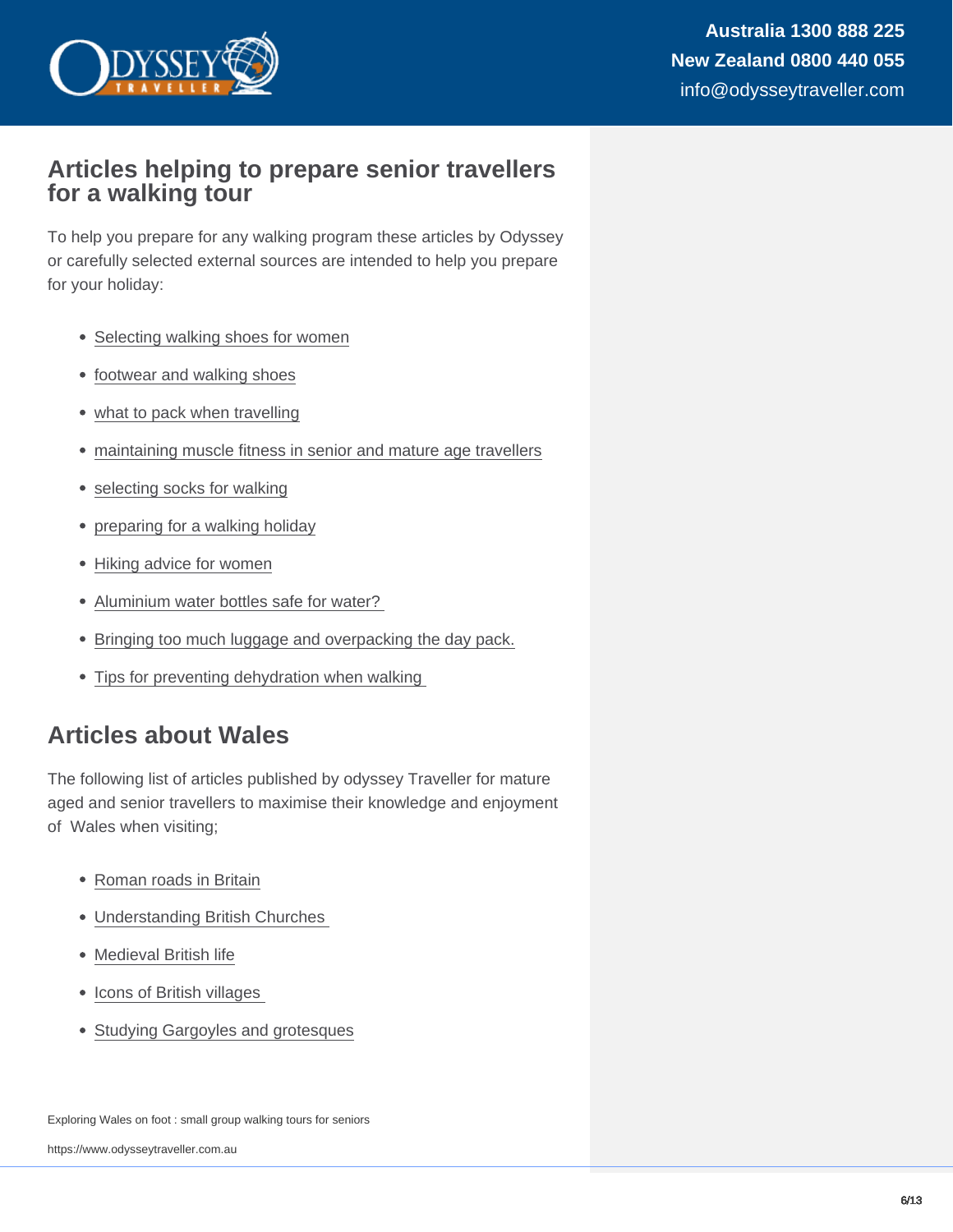- [New discoveries about Britain's stone circles](https://www.odysseytraveller.com/articles/new-discoveries-britains-stone-circles/)
- Britain's neolithic past
- [Lumps and bumps, how to read the British landscape](https://www.odysseytraveller.com/articles/read-british-landscape/)
- [Guide to Wales](https://www.odysseytraveller.com/articles/history-of-wales/)
- [Great Britain; A profile](https://www.odysseytraveller.com/articles/great-britain-travel-tips-for-seniors/)
- [National trust; Britain's best walks with Julia Bradbury](https://www.nationaltrust.org.uk/features/britains-best-walks-with-julia-bradbury)
- [National Parks of Britain](https://nationalparks.uk/about-us)
- [Ten books about Walking in Britain from the Guardian](https://www.theguardian.com/books/2019/jul/03/top-10-books-about-walking-in-britain-gail-simmons)
- [Wales in the last civil war ; refuge of the Monarchy](https://www.historyextra.com/period/stuart/wales-in-the-civil-war-the-last-refuge-of-monarchy/)
- Harlech; West Wales

You can also browse all the articles published on [Wales](https://www.odysseytraveller.com/british-isles/wales/) by Odyssey Traveller.

## **Highlights**

- 1. Circle around from Llanberis with great views of Mt Snowdon on a clear day.
- 2. Visit Carreg Cennen with a local guide.
- 3. Admire the scenery around St Davids on a coastal walk.
- 4. Walk Conway to Morfa Beach via the Coastal Path.
- 5. Enjoy the spectacular Millennium Coastal Path

## **Itinerary**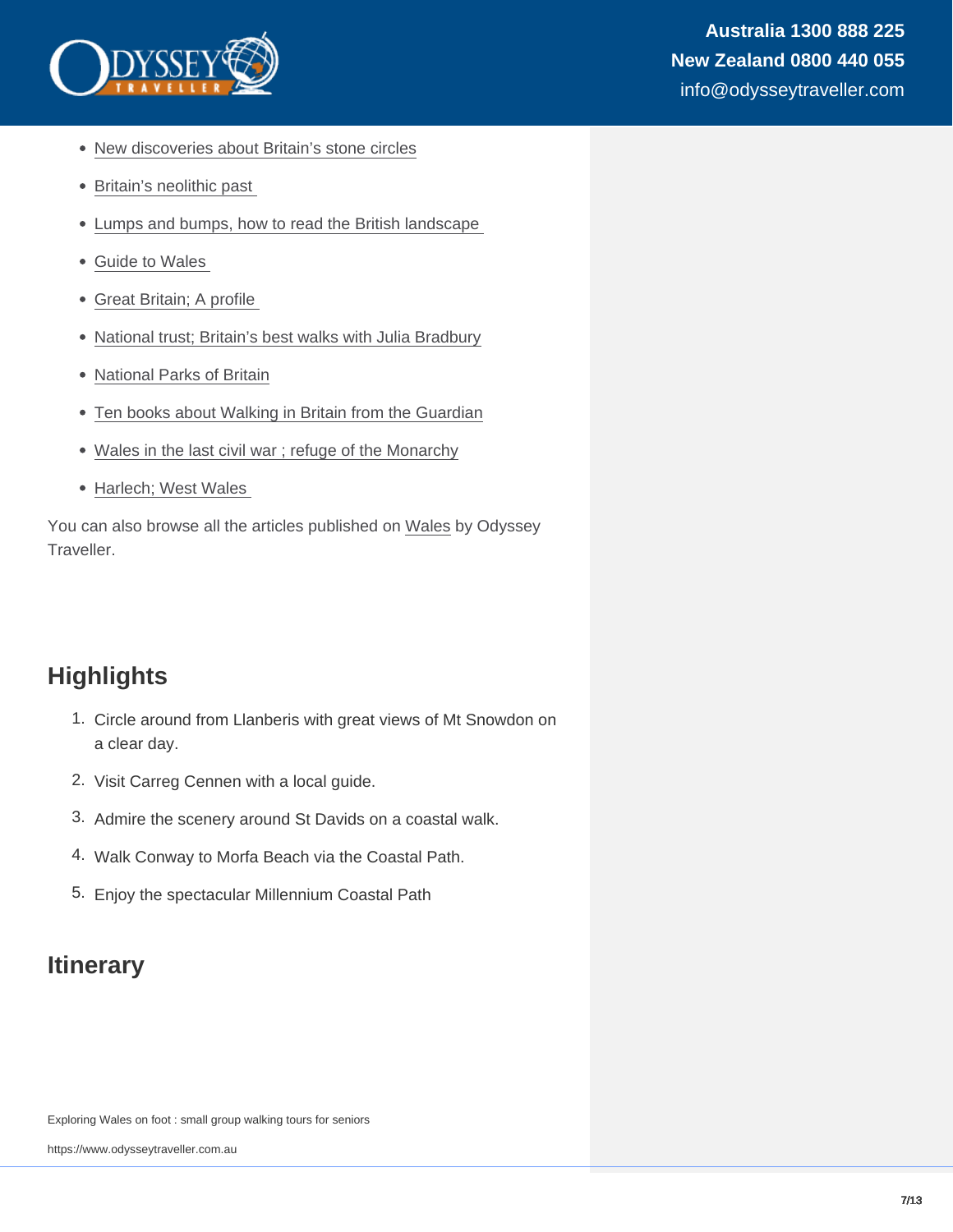

#### **Day 1**

**Locations:** Manchester

#### **Overview:**

After we meet at the Manchester hotel, we gather with the Programme Leader for a welcome dinner.

#### **Accommodation:**

Mercure Manchester Picadilly or similar

#### **Day 2**

**Locations:** Betws-y-Coed

#### **Overview:**

After breakfast in the hotel, we drive from Manchester to Penrhyn Bay. For our first walk, we travel 5km from Penrhyn Bay to Llandudno via North Wales Path. On the way, we see Little Orme's Head, Llandudno Bay and Llandudno Pier.

From there, we walk 3km from Llandudno to Great Orme's Head. We drive from Great Orme's Head to Conwy, where you'll see 'The Smallest House in Great Britain' We then walk 5km along the Coastal Path to Morfa Beach. We drive to Betws-y-Coed where we have dinner at the hotel.

#### **Accommodation:**

Royal Oak Hotel or similar

#### **Day 3**

**Locations:** Betws-y-Coed

#### **Overview:**

After breakfast, we walk 4km to the picturesque Swallow Falls along Afon Llugwy. We then walk back to Betws-y-Coed via Llyn Elsi, and see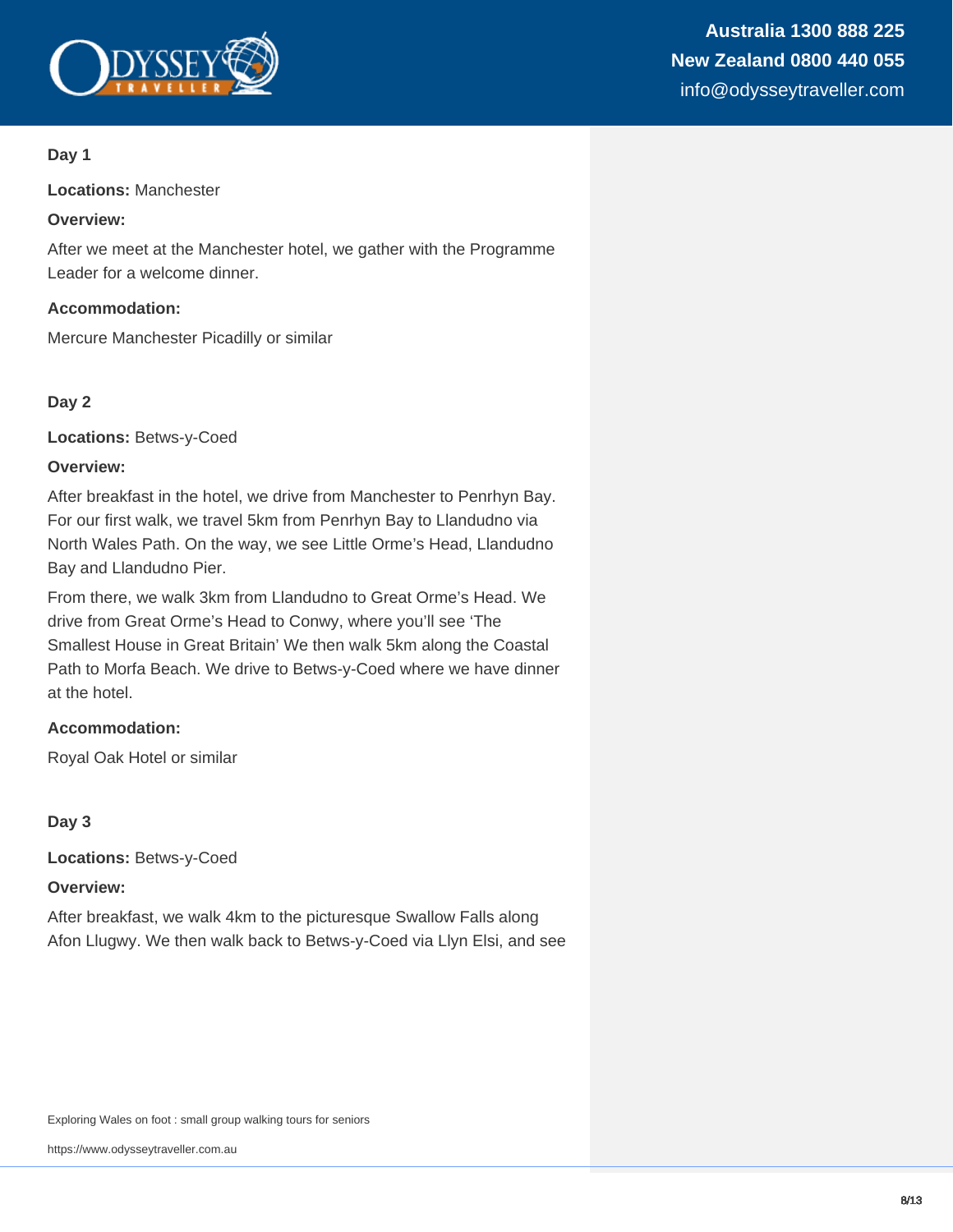

the Llyn Elsi reservoir en route.

The rest of the day is at leisure.

(B)

#### **Accommodation:**

Royal Oak Hotel or similar

#### **Day 4**

**Locations:** Beaumaris (Anglesey)

#### **Overview:**

After breakfast, we drive to Llanberis for an 8km circular walk around the spectacular lake, Llyn Padarn. During the walk, you will be able to see the highest mountain in Wales, Mount Snowdon. and the Dolbadarn Castle.

We then drive to Moelfre, and from there we walk 7km to Dulas via the Wales Coastal Path. Along the way, we see Liligwy Bay and Dulas Bay.

We drive to Beaumaris where we spend the night after dinner at the hotel.

(B,D)

#### **Accommodation:**

The Bulkeley Hotel or similar

#### **Day 5**

**Locations:** Aberystwyth

#### **Overview:**

After breakfast, we begin the day with an 8km walk to Penmon Point. We then drive to Caernarfon, where we'll enjoy a guided city highlights tour, and entrance to Caernarfon Castle.

We then drive to Harlech, and take a 6km walk to Llandanwg. This is followed by a drive to Aberystwyth, during which we'll be able to see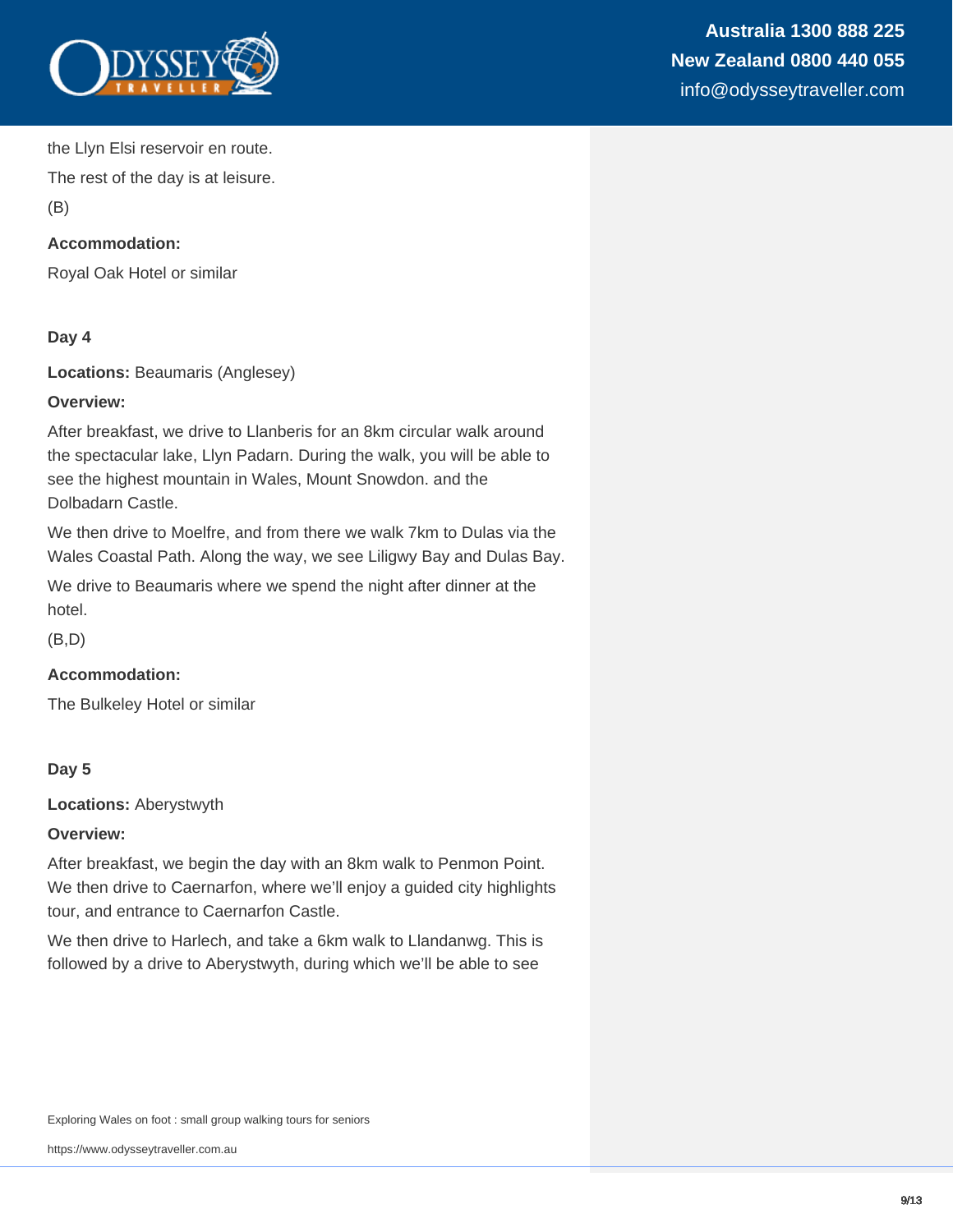

Snowdonia National Park.

We have dinner at the hotel.

#### **Accommodation:**

Belle Vue Royal Hotel or similar

#### **Day 6**

**Locations:** Aberystwyth

#### **Overview:**

After breakfast, we begin the day with a 9km walk towards Borth via the Ceredigion Coastal Path. Along the way, we'll visit the Camera Obscura on Constitution Hill. We then drive from Borth to New Quay, and walk 6km from New Quay to Cwmtydu via a coastal path.

We drive back to Aberystwyth where we spend the night.

#### **Accommodation:**

Belle Vue Royal Hotel or similar

#### **Day 7**

**Locations:** St. Davids

#### **Overview:**

Today, we have the first part of the day at leisure in Aberystwyth. You can take the time to visit the local sights and museums, or just take a break. Later in the day we drive from Aberystwyth to St. Davids, where we have dinner at the hotel.

#### **Accommodation:**

St. David's Cross Hotel or similar

#### **Day 8**

**Locations:** St. Davids

#### **Overview:**

After breakfast we take a 3km morning return walk to Caerfai Beach, followed by a guided city highlights tour of St. Davids, which includes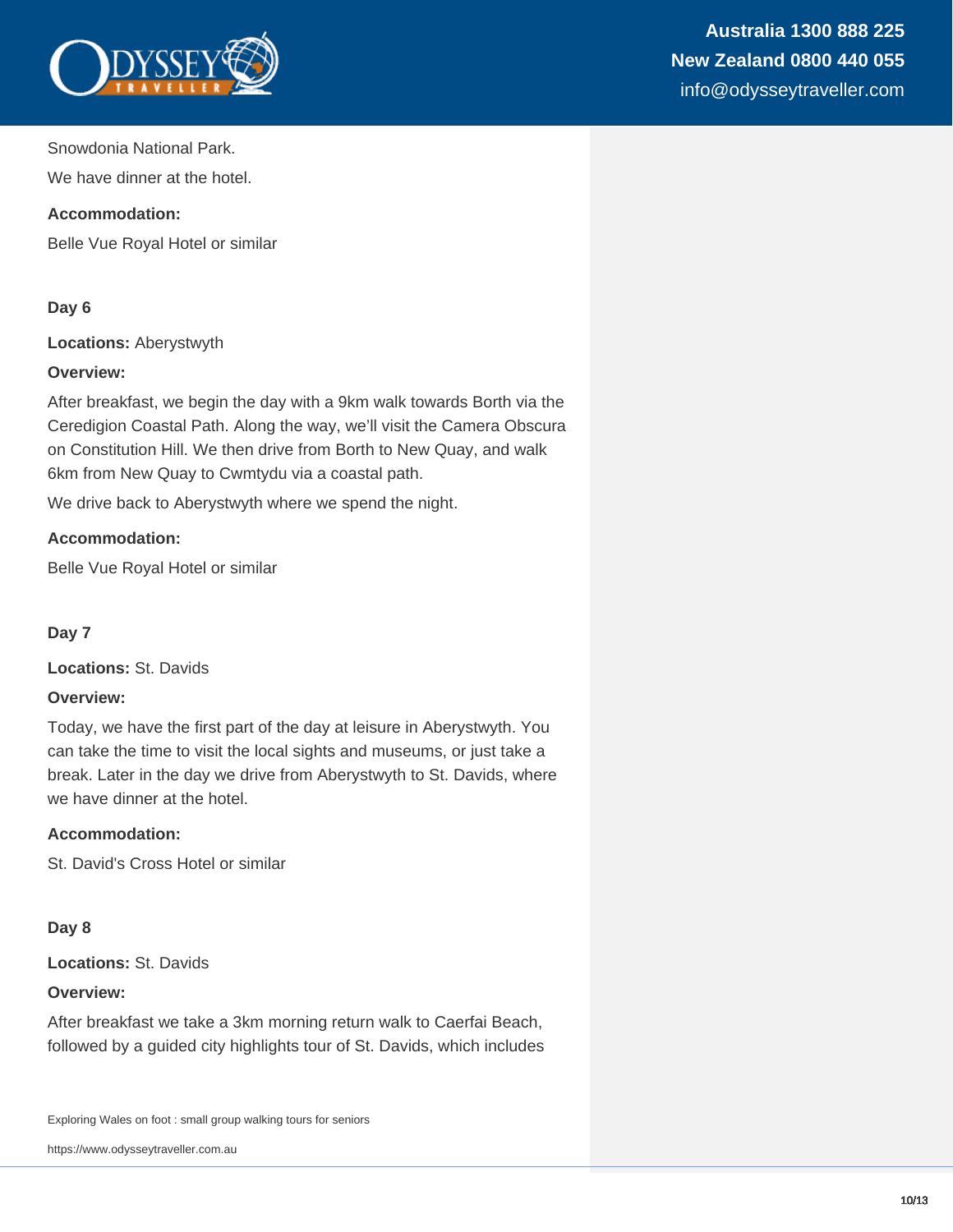

entrance to Bishop's Palace. We then drive to St. Martin's Haven; during the drive we'll be able see Pembrokeshire National Park. We walk from St. Martin's Haven to St. Anne's Head via the Welsh Coastal Path. After visiting the Old Stables Heritage Centre, we drive back to St. David's where we spend the night.

#### **Accommodation:**

St. David's Cross Hotel or similar

#### **Day 9**

**Locations:** Crickhowell

#### **Overview:**

In the morning we drive from St. Davids to Llanelli. From there, we take a 7km walk to Burry Port, taking the Millennium Coastal Path. We then drive from Burry Port to Carreg Cennen, where we visit Carreg Cennen Castle, and take a 7km walk around the area with a guide. We drive to Crickhowel – where we spend the night – l via Brecon Beacons, during the drive we'll have views of the Brecon Beacons National Park.

We have dinner at the hotel.

#### **Accommodation:**

Dragon Inn or similar

#### **Day 10**

**Locations:** Crickhowell

#### **Overview:**

After breakfast we drive to Storey Arms, and take an 8km return walk from Storey Arms to Pen Y Fan summit, with a local guide. We then drive from Storey Arms to Libanus, where we visit the Brecon Beacons National Park Visitor Centre. In the afternoon, we drive to Llangynidr, where we take an 8km guided walk along a canal to Talybont. We drive back to Crickhowell in the evening.

#### **Accommodation:**

Dragon Inn or similar

Exploring Wales on foot : small group walking tours for seniors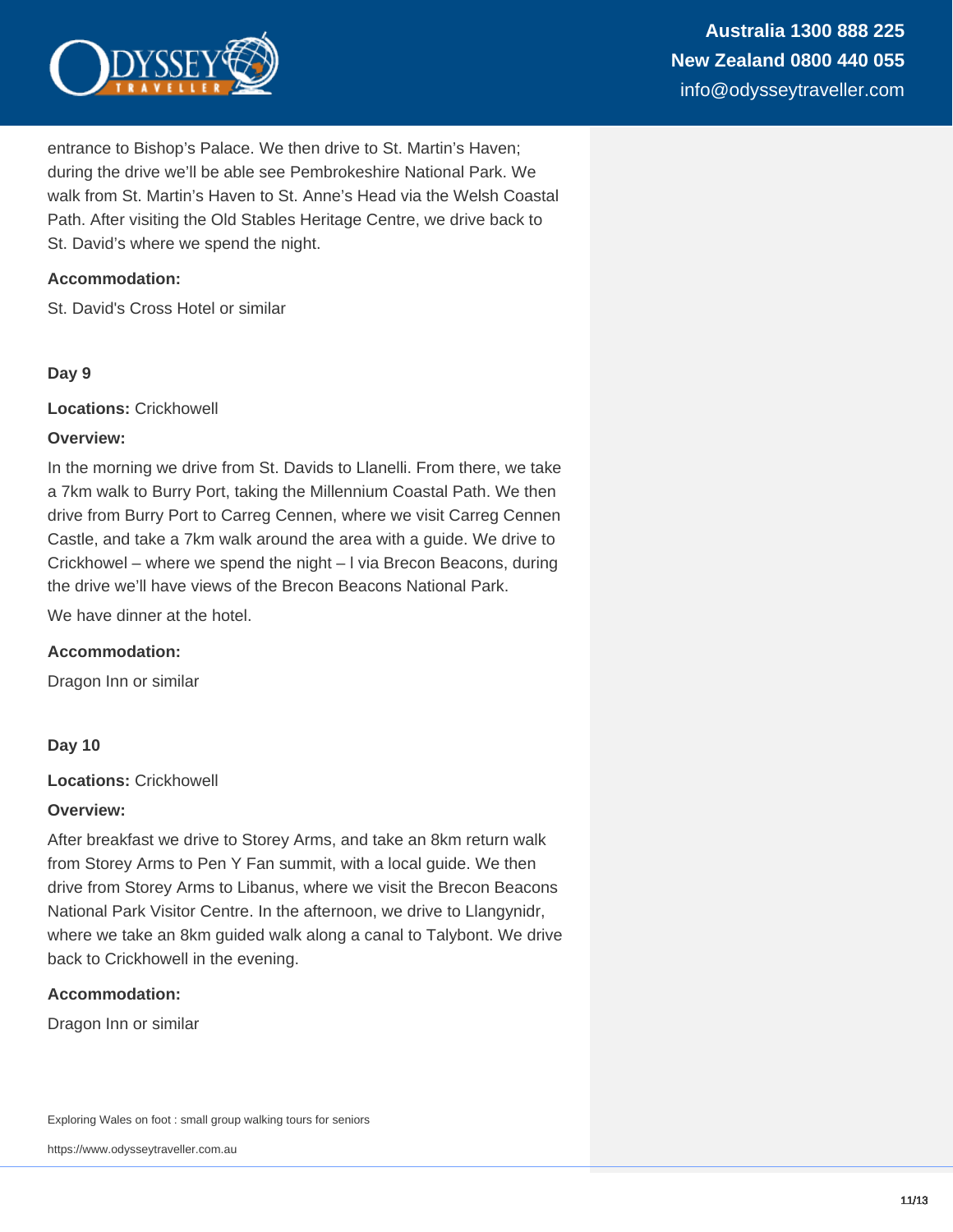

#### **Day 11**

**Locations:** London

#### **Overview:**

After breakfast, we drive from Crickhowell to Cardiff, stopping on the way at Tongwynlais, where we visit Castell Coch.

Once we arrive at Cardiff, we enjoy a guided city tour, and visit the Cardiff Bay area.

In the afternoon we drive to London for our last night of the tour, here we enjoy a farewell dinner.

#### **Accommodation:**

Overnight London Lodge or similar

#### **Day 12**

**Locations:** London

**Overview:**

After breakfast at the hotel, the tour comes to an end.

## **Inclusions / Exclusions**

#### **What's included in our Tour**

- 11 nights hotel accommodation
- 11 breakfasts and 7 dinners
- Transport in comfortable and modern coach.
- Gratuities and necessary tips.
- Services of Tour Leader for the duration of tour.

#### **What's not included in our Tour**

- Comprehensive travel insurance.
- International airfares and departure taxes.

Exploring Wales on foot : small group walking tours for seniors